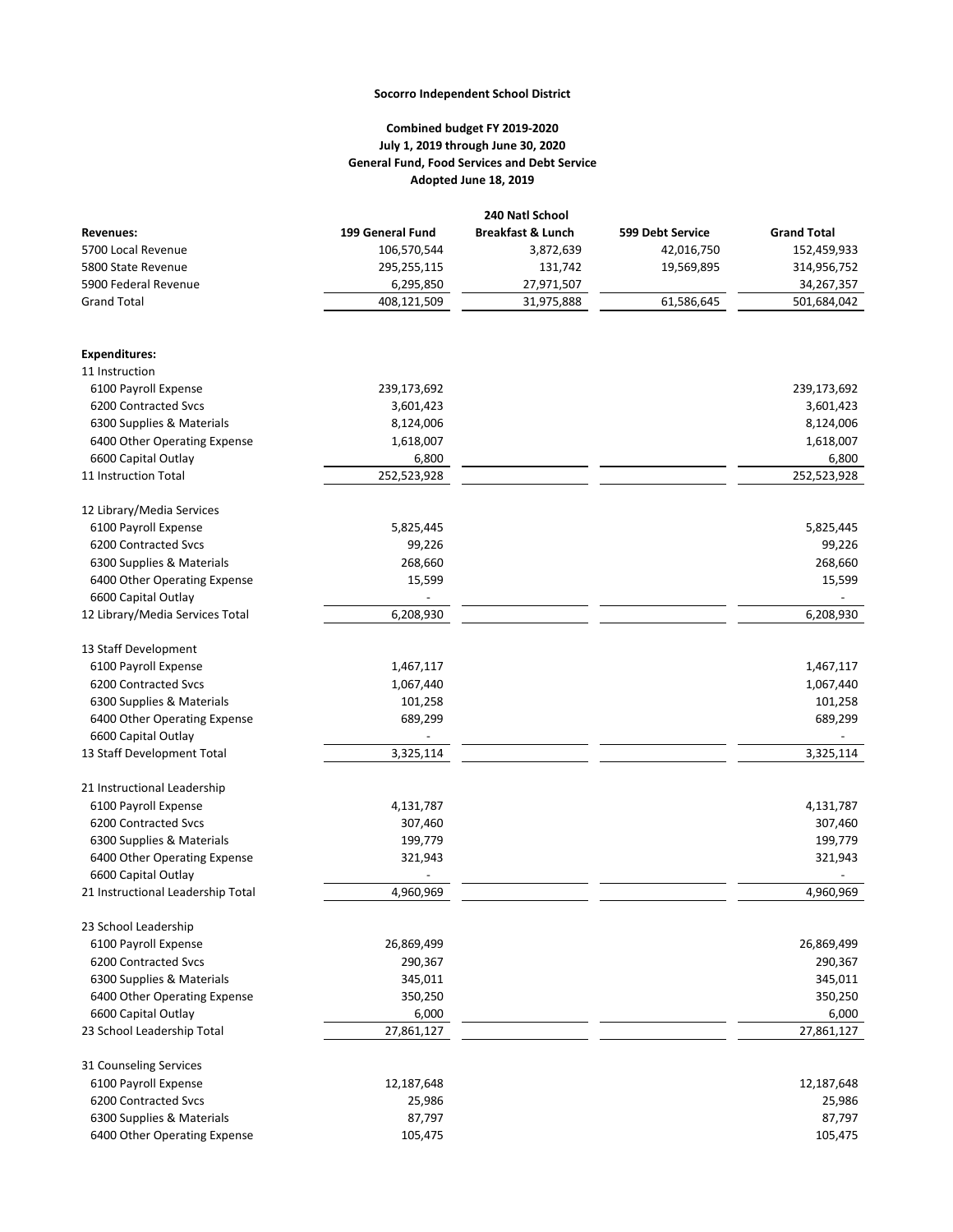| 31 Counseling Services Total                      | 12,406,906 |            | 12,406,906 |
|---------------------------------------------------|------------|------------|------------|
| 32 Social Work Services                           |            |            |            |
| 6100 Payroll Expense                              | 1,435,754  |            | 1,435,754  |
| 6200 Contracted Svcs                              | 542,500    |            | 542,500    |
| 6300 Supplies & Materials                         | 300        |            | 300        |
| 6400 Other Operating Expense                      |            |            |            |
| 32 Social Work Services Total                     | 1,978,554  |            | 1,978,554  |
|                                                   |            |            |            |
| 33 Health Services                                |            |            |            |
| 6100 Payroll Expense                              | 4,788,529  |            | 4,788,529  |
| 6200 Contracted Svcs                              | 242,400    |            | 242,400    |
| 6300 Supplies & Materials                         | 377,719    |            | 377,719    |
| 6400 Other Operating Expense                      | 6,506      |            | 6,506      |
| 6600 Capital Outlay                               |            |            |            |
| 33 Health Services Total                          | 5,415,154  |            | 5,415,154  |
|                                                   |            |            |            |
| 34 Student Transportation                         |            |            |            |
| 6100 Payroll Expense                              | 13,686,332 |            | 13,686,332 |
| 6200 Contracted Svcs                              | 397,500    |            | 397,500    |
| 6300 Supplies & Materials                         | 1,454,650  |            | 1,454,650  |
| 6400 Other Operating Expense                      | 122,500    |            | 122,500    |
| 6600 Capital Outlay                               | 2,060,000  |            | 2,060,000  |
| 34 Student Transportation Total                   | 17,720,982 |            | 17,720,982 |
| 35 Food Services                                  |            |            |            |
| 6100 Payroll Expense                              |            | 11,892,131 | 11,892,131 |
| 6200 Contracted Svcs                              |            | 3,929,352  | 3,929,352  |
| 6300 Supplies & Materials                         |            | 16,706,894 | 16,706,894 |
| 6400 Other Operating Expense                      |            | 44,000     | 44,000     |
| 6600 Capital Outlay                               |            | 135,000    | 135,000    |
| 35 Food Services Total                            |            | 32,707,377 | 32,707,377 |
|                                                   |            |            |            |
| 36 Extracurricular Activities                     |            |            |            |
| 6100 Payroll Expense                              | 6,527,289  |            | 6,527,289  |
| 6200 Contracted Svcs                              | 836,623    |            | 836,623    |
| 6300 Supplies & Materials                         | 1,183,135  |            | 1,183,135  |
| 6400 Other Operating Expense                      | 3,062,758  |            | 3,062,758  |
| 6600 Capital Outlay                               |            |            |            |
| 36 Extracurricular Activities Total               | 11,609,805 |            | 11,609,805 |
|                                                   |            |            |            |
| 41 General Administration<br>6100 Payroll Expense | 7,724,666  |            | 7,724,666  |
| 6200 Contracted Svcs                              | 1,073,835  |            | 1,073,835  |
| 6300 Supplies & Materials                         | 254,032    |            | 254,032    |
|                                                   | 775,577    |            |            |
| 6400 Other Operating Expense<br>6500 Debt Service |            |            | 775,577    |
|                                                   |            |            |            |
| 6600 Capital Outlay                               | 8,000      |            | 8,000      |
| 41 General Administration Total                   | 9,836,110  |            | 9,836,110  |
| 51 Maintenance and Operations                     |            |            |            |
| 6100 Payroll Expense                              | 20,556,696 |            | 20,556,696 |
| 6200 Contracted Svcs                              | 20,516,583 |            | 20,516,583 |
| 6300 Supplies & Materials                         | 4,215,601  |            | 4,215,601  |
| 6400 Other Operating Expense                      | 2,333,350  |            | 2,333,350  |
| 6600 Capital Outlay                               | 440,368    |            | 440,368    |
| 51 Maintenance and Operations Total               | 48,062,598 |            | 48,062,598 |
|                                                   |            |            |            |
| 52 Security and Monitoring                        |            |            |            |
| 6100 Payroll Expense                              | 8,719,446  |            | 8,719,446  |
| 6200 Contracted Svcs                              | 53,777     |            | 53,777     |